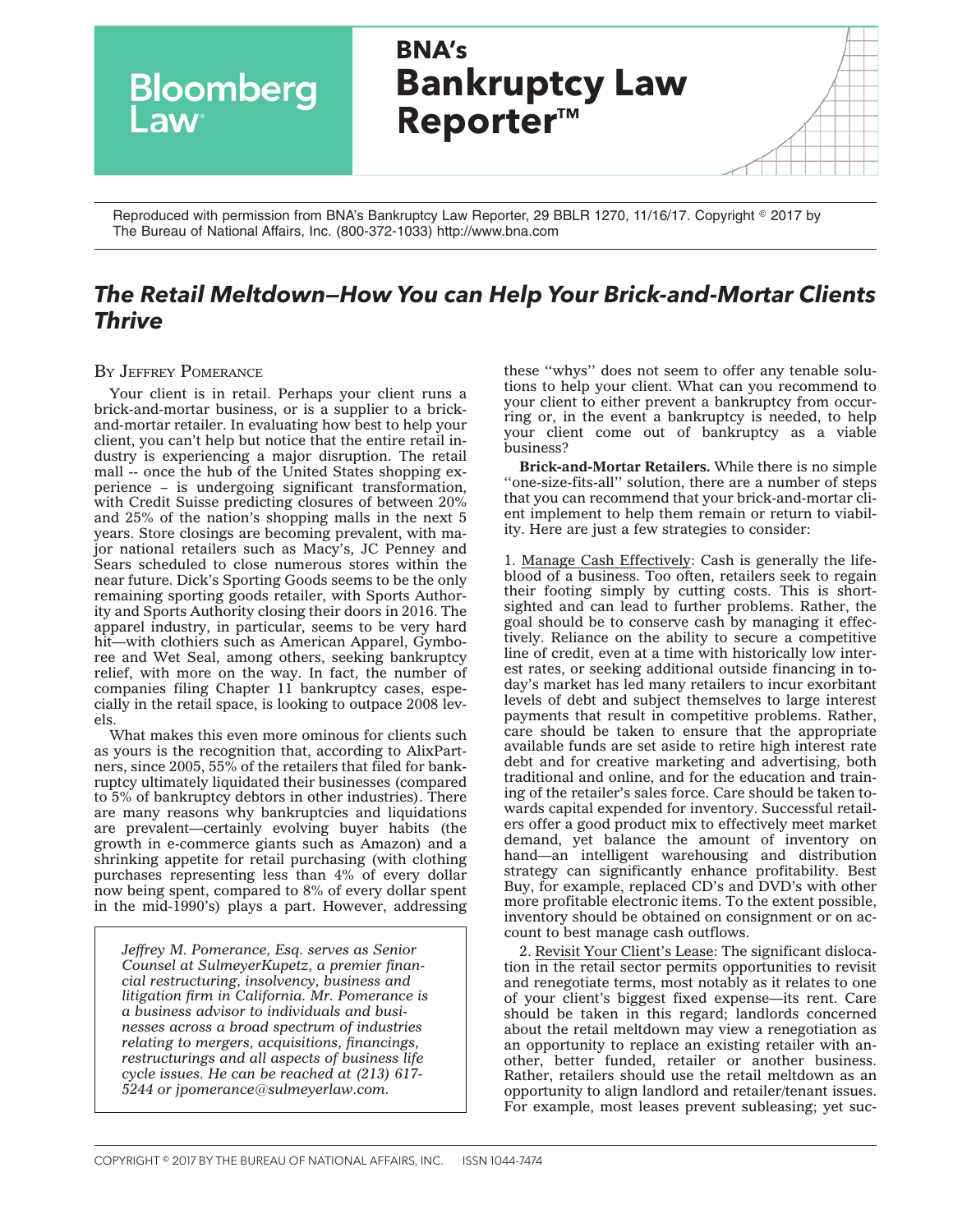cessful retailers have found that allowing for pop-up stores can have a very positive effect. For example, Best Buy subleases a portion of its space to companies such as Samsung, Microsoft and Verizon—in essence creating a store within a store, which has been very successful. Working with the landlord to shape the shopping experience by offering onsite services that a customer cannot experience when purchasing products on the internet benefits both the retailer and the landlord; find a win-win for both parties.

3. Challenge Your Client to Compete Using Its Competitive Advantage: In this environment, competition based solely on cost may not be a brick-and-mortar retailer's best strategy, especially against e-commerce giants such as Amazon. This is not to suggest that cost is not important; rather, encourage management to engage customers on a number of fronts so that cost is not the sole determinant of sales. Emphasize the opportunity not found in e-commerce to touch and feel products and to interact directly with a well-educated sales force to enlighten customers. Encourage your clients to make it a shopping experience rather than a purchase entertain and provide experiences that either enhance the purchase or enhance the customer. In fact, fight fire with fire—use modern technology to gain a competitive advantage over online retailers. Some retailers are employing 360° changing room mirrors with videoplayback facilities and screens which track what people are trying and suggesting alternative outfits, 3D body scanning to help customers find the right size/shape of clothing, and ''magic mirrors'' which allow customers to try on items virtually.

4. Challenge Your Client to Reinvent Itself: Encourage your client to see itself as more than just a brickand-mortar retailer. Best Buy and other successful brick-and-mortar retailers have fought back against e-commerce competition by engaging a multichannel effort to generate sales rather than relying solely on physical stores. Use the internet to reach customers and develop innovative and successful marketing and advertising programs. Along these lines, encourage your client to reinvent itself to find new sources of revenues that may even enhance sales of its products. Successful brick-and-mortar retailers appear to be offering complementary and supplementary services and support for product sales. Best Buy, for example, offers inhouse advisory services through its Geek Squad support function, which generates additional revenues, enhances the customer experience and may in fact lead to new product sales. Service warranties have become extremely valuable, especially in the purchase of technology products and large durable goods. Customers may in fact pay more money for a product if they know that they are also purchasing a service warranty from a retailer with whom they regularly do business. This only further cements the relationship, and can lead to follow-up sales and product placement.

5. Re-examine Your Client's Capital Structure: Sometimes, even the best cash management and creative ideas cannot overcome a mountain of debt. Since 2008, many retailers have incurred or been saddled with significant debt, which can significantly hamper a retailer's ability to compete in the present retail environment. This requires your client to take a very serious look at its balance sheet, and see if it may be possible to align debt holders interests with the long-term goals of the company. Too often, the cash that is used to make interest payments is the cash that, if properly applied, might permit a retailer to successfully perform in a tough retail environment. If it is possible to get everyone on the right side of the balance sheet to reach a possible consensus, advise management to restructure its capital structure and free up cash to provide for more working capital. If this fails to occur, then begin the process of preparing for a bankruptcy that will allow your client to pro-offer a plan of reorganization that might accomplish what your client hoped to accomplish in a pre-bankruptcy restructuring. Helping your client prepare for bankruptcy is itself an involved process and beyond the scope of this article; suffice to say that management needs to immediately speak with its critical vendors and secured lenders and seek debtor-inpossession financing before filing for bankruptcy to ensure that it remains viable in bankruptcy while it works through its issues.

**Retail Suppliers.** The concerns that your supplier clients face will, in many instances, be different and even diametrically opposite of some of the concerns facing their retailer counterparts. Regardless, there are also a number of strategies that you can recommend that your supplier clients implement to help them maintain their viability. Here are just a few to consider:

1. Challenge Your Client To Protect Its Investment: Successful retailers want to secure the right mix of inventory at competitive prices. In turn, suppliers want to fill orders at prices that permit it to maximize sales and profitability. In an ideal retailer world, a retailer will seek to obtain and sell its inventory without paying for the goods—the ultimate customer's payment will be used to compensate the supplier for its goods. Consequently, from a retailer's perspective, obtaining inventory without paying cash is the best way to proceed. However, from the supplier's viewpoint, its most immediate need should be to protect its investment. Of course, from the supplier's perspective, COD is ideal. This approach, unfortunately, severely impairs sales, as it is generally dismissed immediately by retailers. Suppliers are thereby forced to provide inventory ''on account.'' While beneficial for the retailer, the supplier is fully exposed. The retailer can defer the payment on goods provided on account until they are sold, and even use the goods so provided to help the retailer enhance its borrowing base under typical inventory revolving loan facilities; when said goods are sold, the receivable generated thereby can then be applied towards the retailer's account balances in its account receivable/ factoring loan facility—in essence, the goods and accounts generated thereby are secured, and the supplier is left with an open account and unsecured claim.

Consequently, in recognition that inventory will need to be advanced to retailers on account, suppliers should seek to protect their interests by providing inventory to retail clients either in a manner under which the supplier retains a purchase money security interest, or PMSI, in the inventory, or via consignment. Although the specifics of providing goods subject to a PMSI or via consignment are beyond the scope of this article, the end result in either case is that the retailer does not have to pay cash to obtain the goods, and the supplier is given, at least as to the inventory provided, a claim that rivals or is superior to the claims of other creditors of the retailer. Whenever possible, suppliers should also attempt to negotiate terms associated with expediting